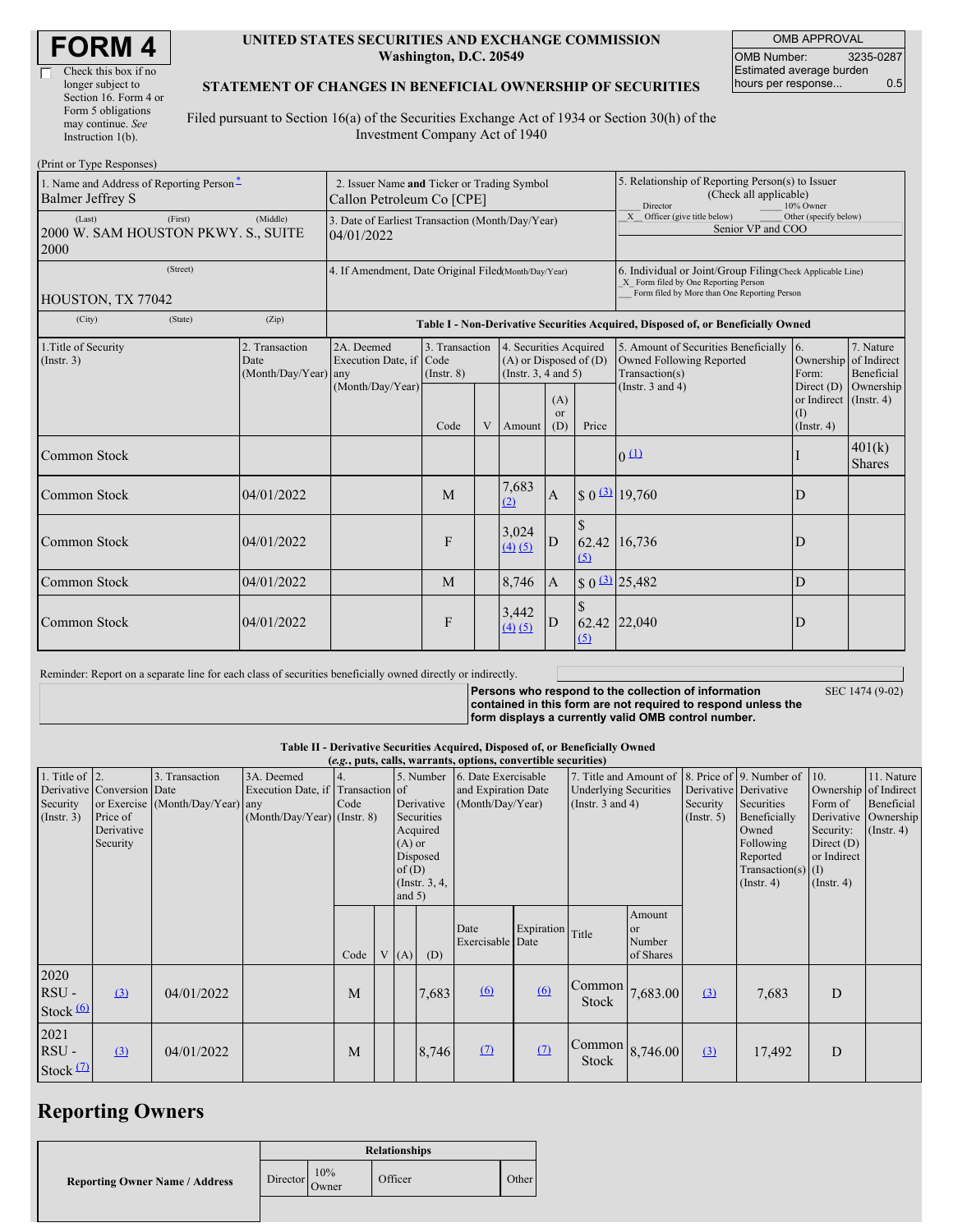### **Signatures**

| /s/ Jeffrey S. Balmer, by Leisa Munoz, Attorney-in-Fact | 04/05/2022 |
|---------------------------------------------------------|------------|
| Signature of Reporting Person                           | Date       |
|                                                         |            |

# **Explanation of Responses:**

- **\*** If the form is filed by more than one reporting person,*see* Instruction 4(b)(v).
- **\*\*** Intentional misstatements or omissions of facts constitute Federal Criminal Violations. *See* 18 U.S.C. 1001 and 15 U.S.C. 78ff(a).
- **( 1)** Effective March 31, 2022, Callon Petroleum Company (the "Company") eliminated the Company stock fund as an investment alternative available under the Company's 401(k) plan. As a result, the shares of the Company's common stock that the reporting person previously reported as beneficially owned under the 401(k) plan were liquidated.
- **( 2)** Reflects the 1-for-10 reverse split of the common stock, par value \$0.01, of the Company, effective August 7, 2020 (the "Reverse Stock Split").
- **( 3)** Restricted Stock Units ("RSUs") convert into common stock on a one-for-one basis.
- **( 4)** Payment of tax liability by withholding common stock incident to vesting of RSU award issued in accordance with Rule 16b-3.
- **( 5)** Each RSU is the economic equivalent of one share of the Company's common stock at its closing price on the vesting date. If the vesting date should fall on a weekend or holiday, the preceding business day's closing price is used.
- (6) On January 31, 2020, the reporting person was granted 23,049 RSUs, as adjusted by the Reverse Stock Split, subject to the three-year ratable vesting with one-third vesting each year.<br>(6) Subject to the three-year ratab subsequent to the award year. The first tranche vested on April 1, 2021. The second tranche vested on April 1, 2022. The third and final tranche will vest on April 1, 2023.
- (**7**) On March 12, 2021, the reporting person was granted 26,238 RSUs subject to the three-year ratable vesting with one-third vesting each year subsequent to the award year. The first transported on April 1,2021, the repo tranche vested on April 1,2022. The second tranche will vest on April 1, 2023. The third and final tranche will vest on April 1, 2024.

#### **Remarks:**

Exhibit List: Exhibit 24 - Power of Attorney

Note: File three copies of this Form, one of which must be manually signed. If space is insufficient, *see* Instruction 6 for procedure.

Potential persons who are to respond to the collection of information contained in this form are not required to respond unless the form displays a currently valid OMB number.